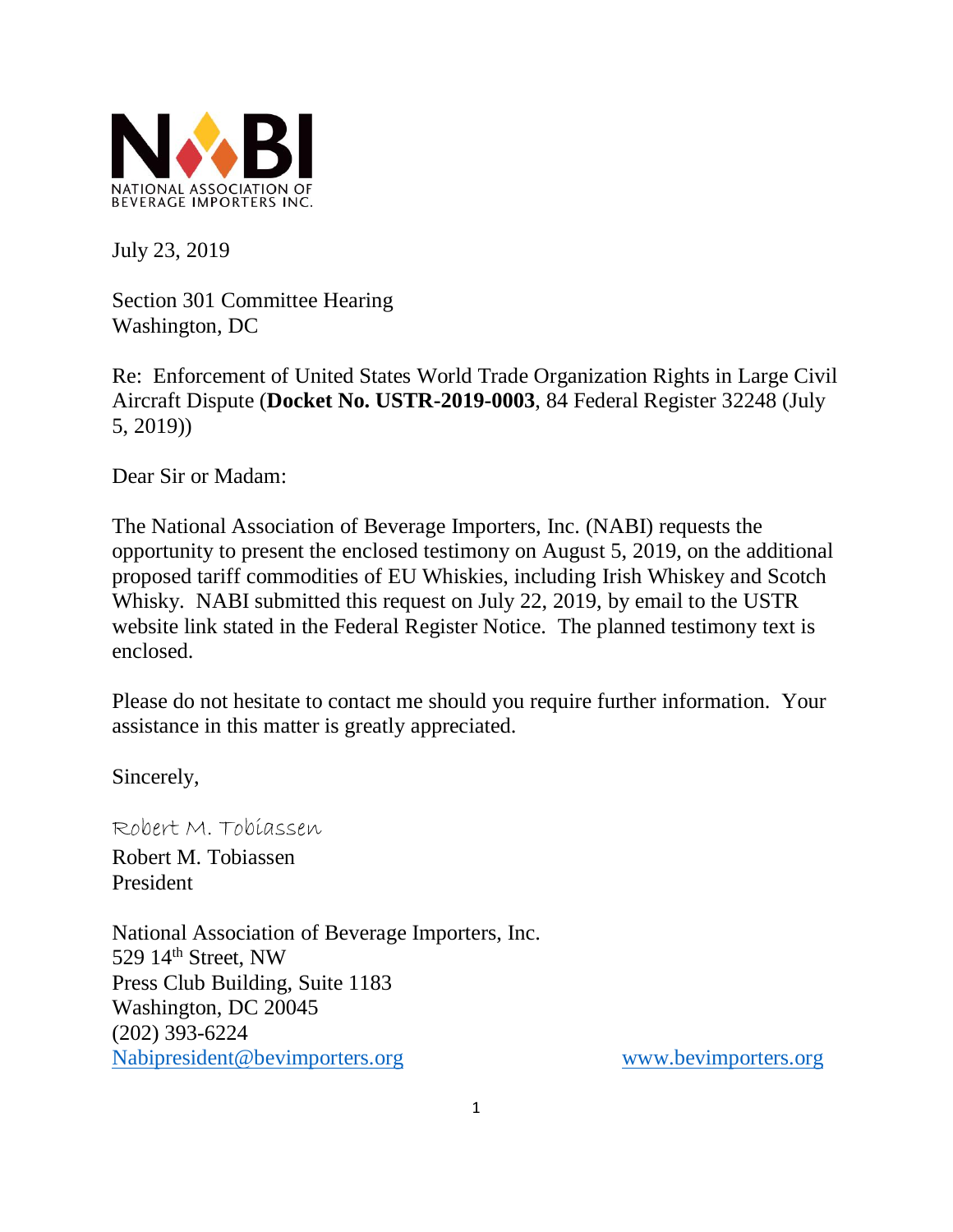

**Testimony of Robert M. Tobiassen, President, National Association of Beverage Importers, Inc. (NABI), Washington, DC Before the Section 301 Committee on August 5, 2019, on the Additional Products List on Enforcement of United States World Trade Organization Rights in Large Civil Aircraft Dispute (Docket No. USTR-2019-0003, 84 Federal Register 32248 (July 5, 2019))** 

Good morning,

Thank you for the opportunity to speak before you this morning about the proposed retaliation tariffs insofar as they apply to distilled spirits, wines, and beers/malt beverages in this enforcement proceeding and, more specifically, the additional proposed tariff list that includes EU Whiskies, such as Irish Whiskey and Scotch Whisky. I am Robert M. Tobiassen, President, National Association of Beverage Importers, Inc. (NABI). Prior to assuming the Presidency of NABI on October 1st of last year, I had a 34-year career with the United States Treasury Department in the area of alcohol and tobacco regulation, taxation, and global trade. For that reason, I am very sympathetic of the difficult and challenging task you have before you in this enforcement proceeding.

NABI is the leading trade association for importers of distilled spirits, wine, beer/malt beverages, and low and non-alcoholic beverages in the United States. More than 12,000 Federal importer basic permits have been issued by the Alcohol and Tobacco Tax and Trade Bureau (TTB), United States Department of the Treasury. Established in 1935, in the wake of the Repeal of Prohibition, NABI has aided its members for eight decades in importing the widest range of products for American consumers to enjoy in a responsible manner. NABI follows closely all tariff and trade matters on alcohol beverage products at both the Federal and State levels. Importer basic permit holders are providing solid, well-paying jobs in every State. Thee ae more than 12,000 Federal basic permits that license the importation of alcohol beverages. "Delivering a WORLD of taste to AMERICA" is the NABI motto and goal. Moreover, the consistently high quantity volume of imports of distilled spirits, wines, and beers/malt beverages confirms the demand and desire of American consumers for these fine imported products.

The Federal Register Notice from USTR asks for testimony on "whether increased duties on particular products on the additional list might have an adverse effect upon U.S. stakeholders,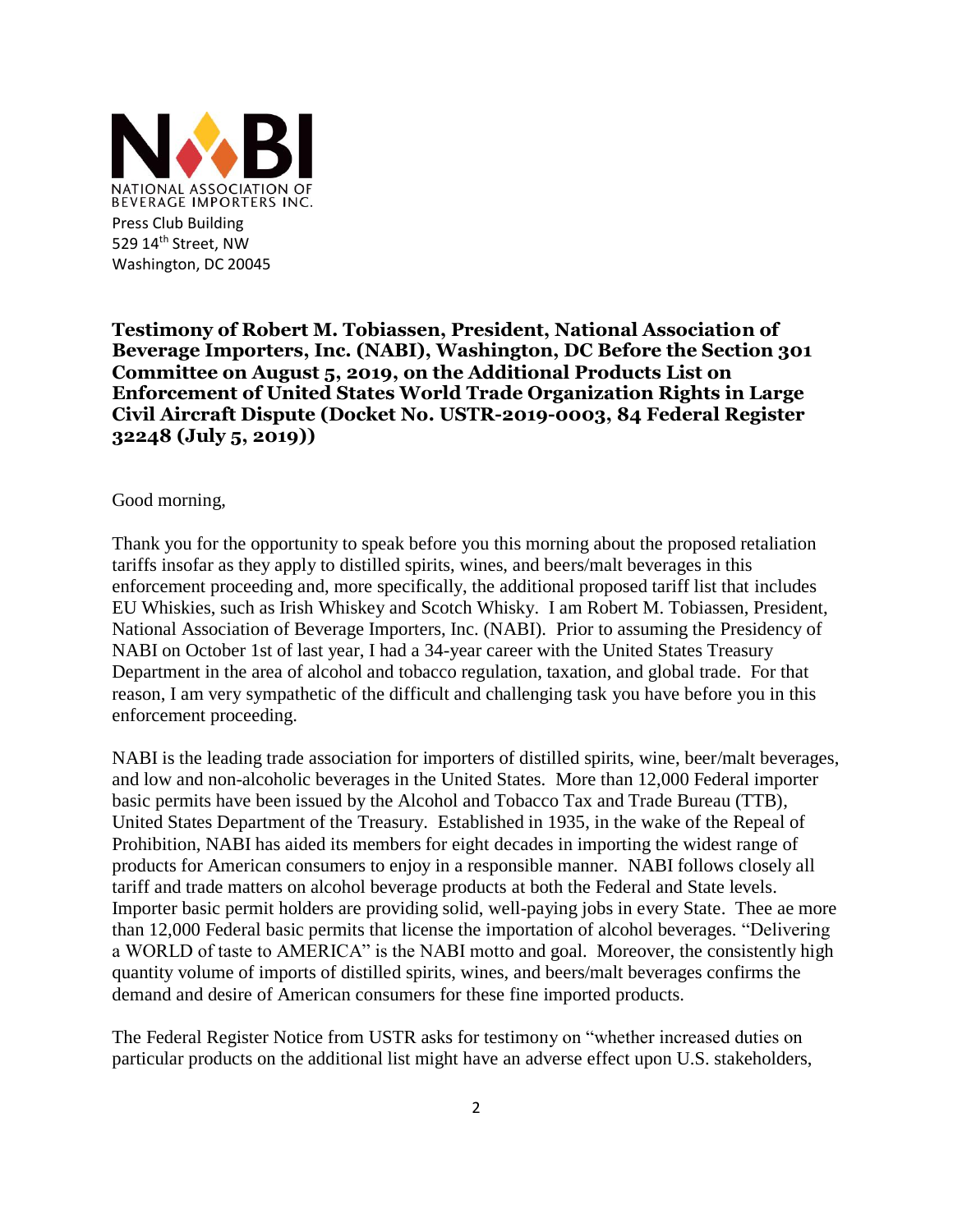including small businesses and consumers." 84 Federal Register 32248 (July 5, 2019). Our response is an absolutely affirmative "yes."

NABI is in a unique position to reflect on this precise question. About 95 percent of NABI Members are small and medium sized companies. Just about all are family owned and have been for generations…and hope to be for future generations. Virtually none is a publicly traded company, though some have private equity investors in the United States. These companies range from having three employees to a high of around 250 employees here in the United States. They also indirectly support truckers, warehouse workers, store clerks, and other job positions in the distribution chain.

That 95 percent are not global alcohol companies but are United States based companies, some are regionally based within the United States and not of a nationwide marketing character. They do not have markets on multiple continents where they can generate a profit center to offset the losses that they will suffer here in the United States from lost sales due to the proposed retaliatory tariffs. Lost sales means lost market share that they may never be able to recover. They sell brand names of Irish Whiskey, Scotch Whisky, and other EU origin whiskies that are not household names and have taken years of promotional and dedicated brand ambassador time to build a consumer demand. Between 2014 and today, the Alcohol and Tobacco Tax and Trade Bureau (TTB) has issued 587 certificates of label approval (COLAs) for Irish Whiskey and 5281 COLAs for Scotch Whisky. Many of these are small volume brand names. Margins are tight on many of these brand names. Absorbing a 25 percent or 100 percent tariff is not possible either directly by them as the importer, or by their distillery supplier in Europe, or by some combination of the two. Most likely, more well-known brand names of the larger global companies will fill that gap in the long run and make it only more difficult if not impossible for the small importers to re-enter the market.

As you would expect, many of these small importers are purchasing from small producers in Europe of these second-tier brand names. These small producers do not have great influence in their capitals to convey concerns to the EU Commission, so we are conveying those concerns here to all of the trade negotiators working on this matter on both sides of the Atlantic Ocean.

In turn, as these market shares are lost, job at these importers would be curtailed or ended. Employees who support their families and their communities would be seriously hurt financially. You can look at the macro data on job loses in the United States from the comments of my peer trade associations. NABI is here to tell you the micro side—individuals will lose their jobs and livelihoods. Many of the jobs held by our small and medium sized importers are principle bread winner jobs for the families. When the retaliatory tariffs ends, these jobs do not come back quickly, if at all, for the reasons stated above on the difficulty of regaining a lost market share.

One of my smallest members told me that a 25 to 50 percent tariff would mean the loss of probably about 80 percent of its business; a 100 percent tariff would wipe it out. This would mean the loss of three jobs in the Mid-Atlantic region. How do you tell your kids you lost your job in the in the alcohol beverage industry in the U.S. because of some subsidy in Europe to Airbus? Is this the lesson that you want to teach kids about global trade? I say this both to you